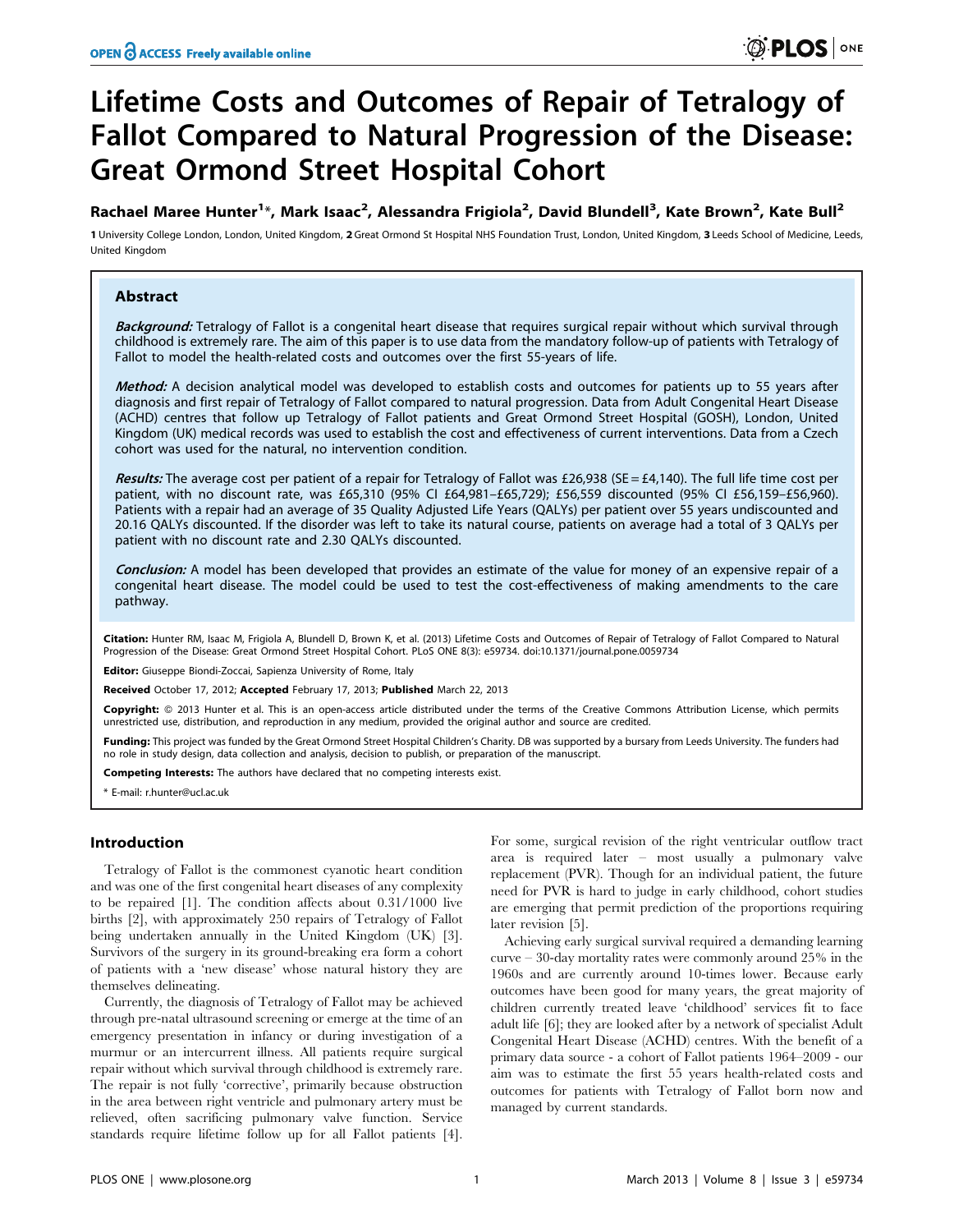

Figure 1. Markov model of health states for repair cohort. doi:10.1371/journal.pone.0059734.g001

## Methods

Decision analytic models use the best available information from a range of sources to estimate the costs and consequences of a particular intervention or policy, providing they take into account the uncertainty associated with the variables contained in the model [7]. We developed a decision analytic model to calculate the health outcomes and costs of surgical repair of Tetralogy of Fallot over a 55 year time horizon. The primary data source is a complete consecutive list of all UK patients having repair of uncomplicated Tetralogy of Fallot at Great Ormond Street Hospital (GOSH), London, UK, from February 1964 to January 2009. Secondary data sources have been used where necessary.

### Great Ormond Street Hospital Cohort

Data was available on all 1085 UK patients who had a repair of Tetralogy of Fallot at GOSH from February 1964 to January 2009. The GOSH medical records provided date and age at repair, dates of any PVRs and dates of death if these events occurred in childhood. Demographic data was also linked to NHS numbers, providing information about deaths since 1996 and collaborators from each ACHD centre used local databases to provide dates of any PVRs done for patients over the age of 16. The 46 patients lost to follow-up were censored on the last date of follow-up recorded.

Parents of current patients are asked to give written consent for patient details to be collected and stored for audit and research

Table 1. Average resource use per patient: Mean (SE).

purposes. The NHS Research Ethics Committee approved the collection and storage of resource use information from medical records from unconsented patients including the use of NHS numbers for later tracking.

#### Survival and Reoperation-free Survival

Natural survival for Tetralogy of Fallot patients with no repair was estimated from Samenek (1992) where data on incidence of congenital heart disease (CHD) was combined with date of death to determine the distribution of age at death for all children with CHD in Central Bohemia, Czechoslovakia, over a 27 year period [8]. No intervention for Tetralogy of Fallot was available at the time hence the observational study provides data on the attrition of the disease without intervention. This information was used to construct a parametric (Weibull) survival model.

The 1085 patients in the GOSH cohort data provided the inputs for the parametric models (Weibull) we used to summarise survival from birth, with and without PVR. This was done in line with methodology set out in Briggs et al [9].

All analyses were conducted in Stata v10.

#### Resource Usage: Frequencies

Age specific frequencies of routine health interventions were based on data from the cohort as follows:

#### Resource Usage: between Birth and Open Heart Repair

We used data from patients born since 2000 to populate the model for this phase. In clinical terms, this period includes the phase of presentation and diagnosis, preoperative investigations and surveillance. Of the 214 patients in the cohort born in this era, 30 were selected at random and the in-patient and outpatient events and investigations each received were aggregated from their clinical records. Presentation was coded as 'antenatal diagnosis', 'presentation with emergency hospital admission' or 'diagnosis achieved in an out-patient context'. Hospital lengths of stay, diagnostic and assessment investigations and numbers of outpatient visits were aggregated for these patients to represent the current pre-operative costs. There were no deaths in this interval.

#### Resource Usage: Admission for Open Heart Repair

Actual data from the same 30/214 patients were used to estimate multipliers for the current costs for the open heart

| <b>Resource</b>              | <b>Birth to first repair</b><br>$N = 30$ | First decade following repair<br>$N = 21$ | Resource use per decade (2+)<br>$N = 14$ |
|------------------------------|------------------------------------------|-------------------------------------------|------------------------------------------|
|                              |                                          |                                           |                                          |
| <b>ECHO</b>                  | 6.07(0.4)                                | 0.62(0.02)                                | 2(0.62)                                  |
| MRI                          | 0.13(0.1)                                | 0.33(0.14)                                | 1.93(0.41)                               |
| ECG                          | 1.43(0.2)                                | 0.24(0.15)                                | 3.21(0.75)                               |
| 24 hr ECG                    | 0.13(0.06)                               | 0.1(0.07)                                 | 1.57(0.37)                               |
| <b>Ultrasound</b>            | 0.73(0.3)                                |                                           |                                          |
| X-ray                        | 8.77(1.3)                                | 0.14(0.14)                                | 2.5(0.99)                                |
| <b>ECMO</b>                  | 0.03(0.03)                               |                                           |                                          |
| Preliminary procedure        | 0.17(0.03)                               |                                           |                                          |
| <b>Other Cardiac Surgery</b> |                                          | 0.05(0.05)                                | 0.07(0.07)                               |
| Exercise lab                 |                                          | 0.14(0.08)                                | 1.29(0.41)                               |

doi:10.1371/journal.pone.0059734.t001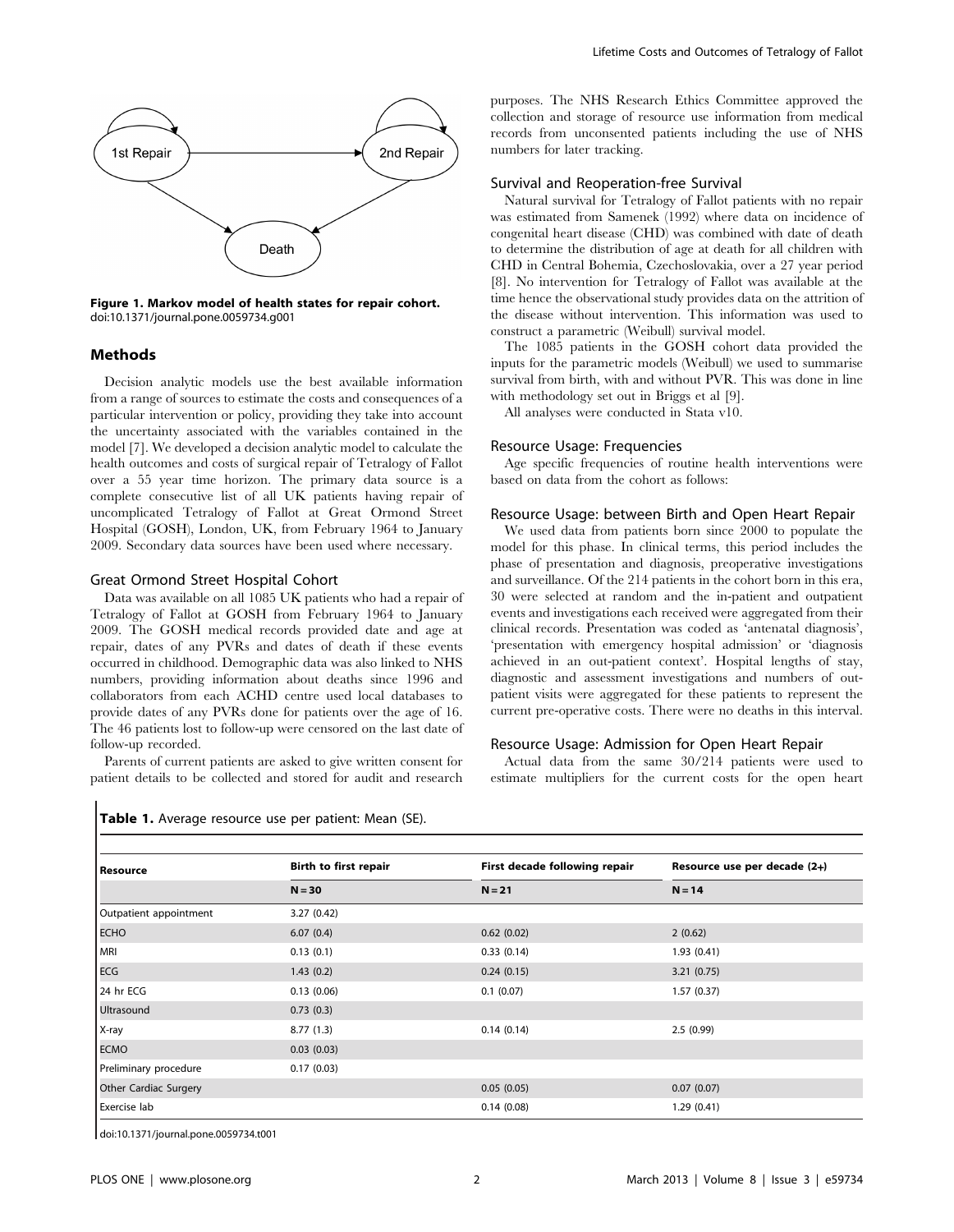

Figure 2. The changing proportion over time between 0 and 55 years in which patients are in 3 exhaustive and mutually exclusive states: 'dead', 'alive without PVR' and 'PVR'. A) With repair; B) Natural progression, no repair. doi:10.1371/journal.pone.0059734.g002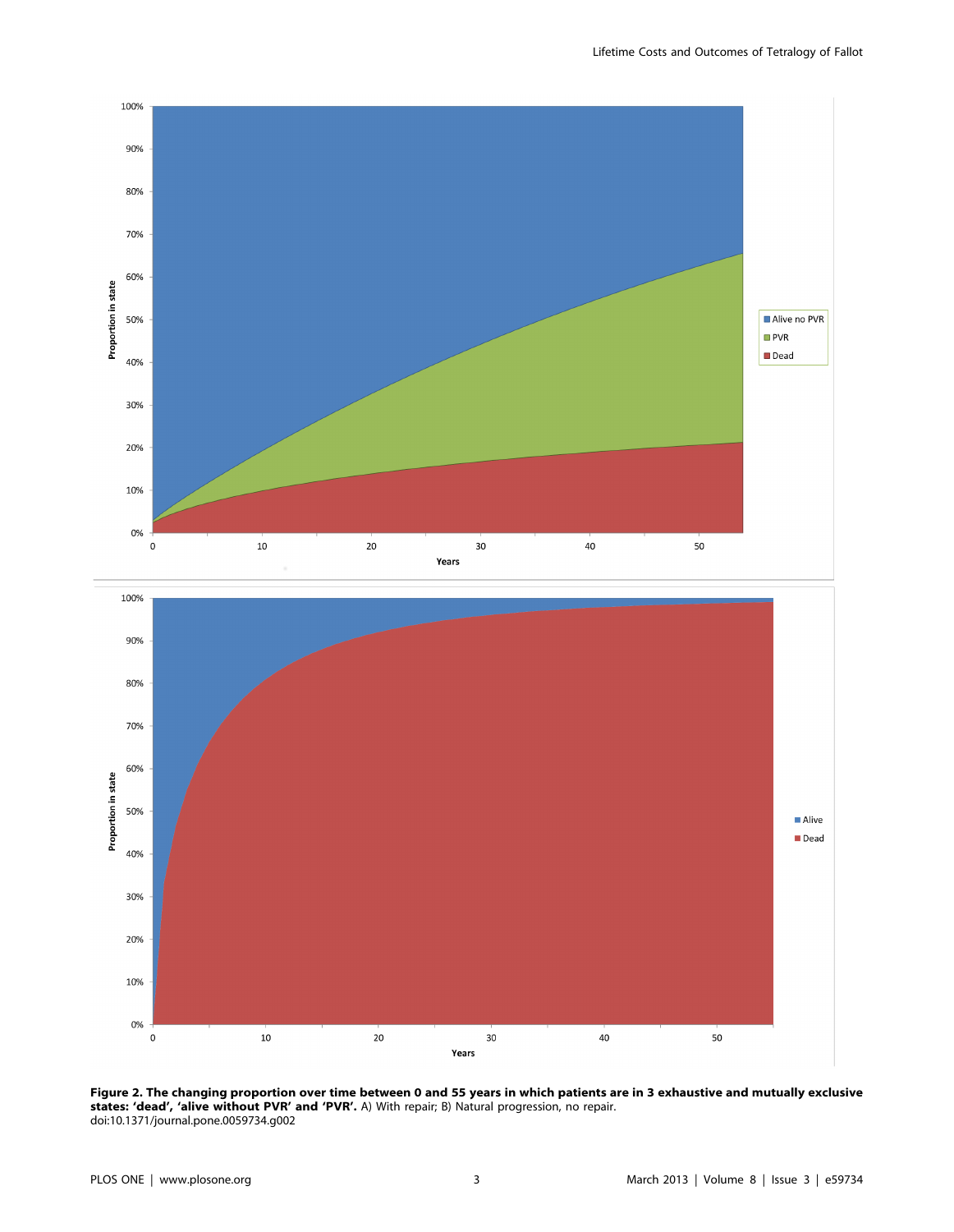

Figure 3. Cost-effectiveness plane – cost per Fallot patient over 55 years graphed against the QALY gained compared to natural progression –10,000 simulations. doi:10.1371/journal.pone.0059734.g003

operation. The data used included the cost of the operation, length of stay, ward type and any major postoperative complications.

# Resource Usage: between Open Heart Repair and 10 Years of Age

Data from the same patients repaired since 2000 and who have not already required a PVR were used to estimate the current costs of postoperative surveillance, largely outpatient visits and investigations up to age 10. Interventions, whether catheter-based or surgical but which did not constitute a PVR were aggregated and the counts used as multipliers for these events.

## Resource Usage: Age 10–20 and Subsequent Decades

Clinical events (primarily out-patient visits and investigations) from age 10–20 of all twenty-one surviving operated patients born in 1990 were aggregated and rendered as an annual estimate of the clinical event rate for patients aged 10–20. We assumed that the rate of clinic visits and investigations would remain at rates similar to those at ages 10–20 for subsequent decades. Reinterventions short of PVR were aggregated as before.

# Cost of PVR

Data from the same 30/214 patients repaired since 2000 were used to estimate multipliers for the current costs for PVR. Data used related to length of stay and major postoperative interventions.

## Resource Usage: Costs

Based on the above cohorts we calculated the average resource use from birth until first repair, per decade and per PVR for patients who have a second repair. Per decade costs were divided by 10 to obtain a weighted cost per patient per year. All costs were in British Pounds  $(f)$  and 2010/2011 values. Unit costs for interventions and investigations other than first repair, PVR and Extracorporeal Membrane Oxygenation (ECMO) were derived from reference costs 2010/2011 [10].

The cost of the open repair was obtained from the GOSH patient level costing system for 30/214 Tetralogy of Fallot patients. This was divided by the 2010 GOSH market forces factor to obtain a UK average cost of repair. It was assumed that a PVR operation itself would have the same cost as the primary repair operation, although additional costs for length of stay and additional procedures were handled separately.

The cost of ECMO was obtained from Brown et al, and was estimated at  $\frac{1}{6}$ 10,539 per day over 6 days for a total cost per ECMO of  $\text{\textsterling}75,126$ , accounting for inflation [11].

# Quality of Life

From the complete consecutive list, 50 survivors (10 from each surgical decade 1960's to 2000's) were chosen at random to receive a Quality of Life questionnaire; these patients (age 4–55) were assumed to be representative of survivors generally. In the absence of a generic quality of life instrument applicable across child and adult populations, the PEDSQL was administered to those age 1– 18 and WHOQOL Bref to the adults.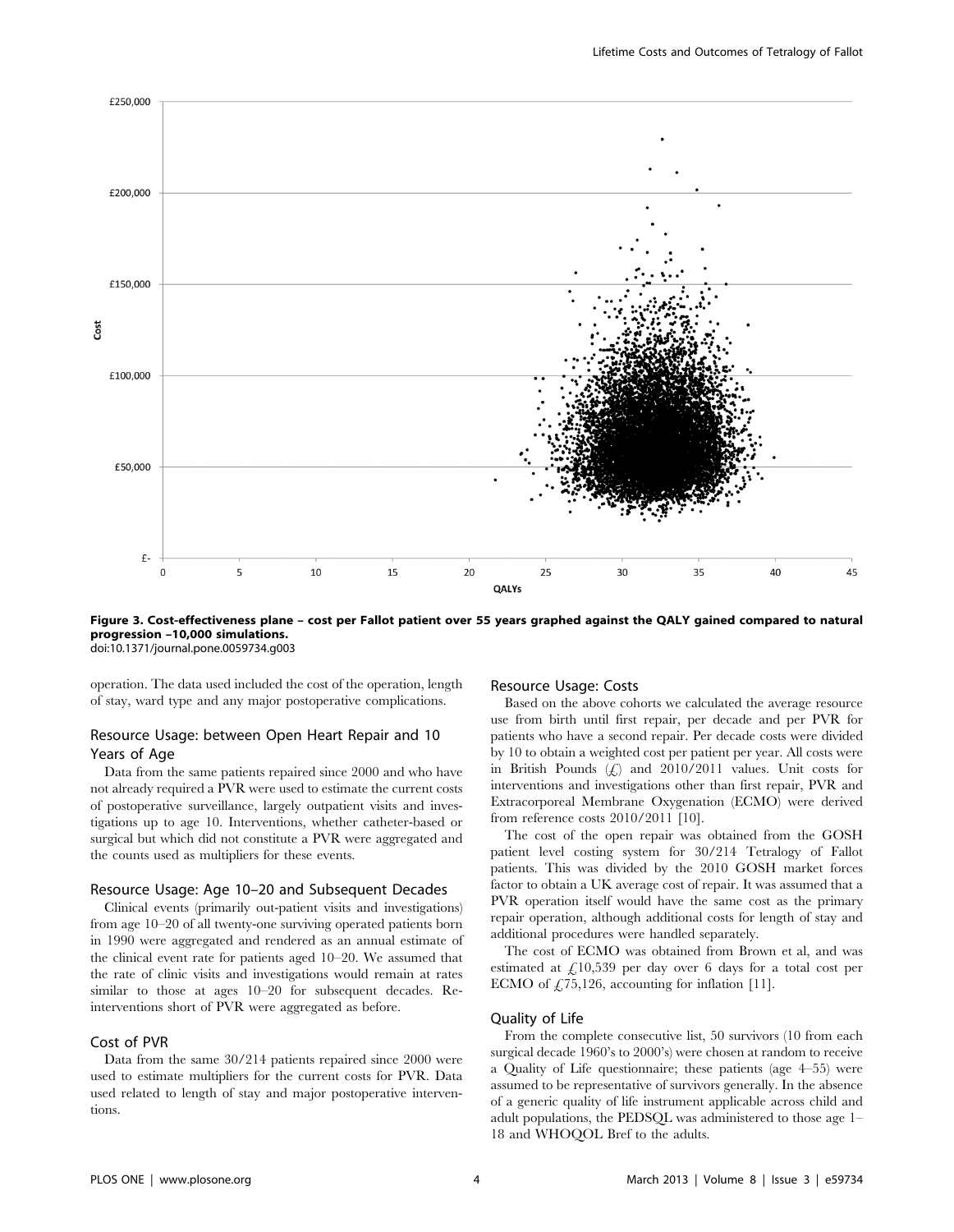

Figure 4. Cost effectiveness acceptability curve comparing repair of Tetralogy of Fallot with no repair: undiscounted (solid line) and discounted (dashed line). doi:10.1371/journal.pone.0059734.g004

The outcome measure used in the model was quality adjusted life years (QALYs). QALYs represent both the quality and quantity of health related quality of life, quality being measured by utility scores. A utility score of 1 represents perfect health and a utility of 0 death; negative values, representing states worse than death, are possible. QALYs are the recommended outcome for use in economic evaluations in the UK as they are a common unit that allow for comparable decisions about resource allocation across different diseases. In England, to ensure consistency of approach, the National Institute for Health and Clinical Excellence (NICE) recommends that utility scores used to calculate QALYs are calculated from the EuroQol 5D (EQ-5D), a 5 domain 3 level tool, and an algorithm developed by Dolan which is based on valuations of a selection of the 243 potential EQ-5D health states by 3,995 members of the general population [12].

There are no utility scores to calculate QALYs available for the WHOQOL. Instead we used a methodology similar to that used by Al Ruzzeh et al [13] to calculate utility scores from the WHOQOL; responses to WHOQOL questions which are similar to the EQ-5D dimensions were used to calculate utility scores. The utility values for the 5 level cross walk EQ-5D value set [14] were used so there was no need to covert the 5 levels of the WHOQOL to 3.

Similarly there are no utility scores available for PEDSQL, so the same methodology was used again but instead the questions are similar to those of the Child Health Utility 9D (CHU9D), for which utility scores are available [15]. We used the CHU9 algorithm applied to PEDSQL to calculate average utility for patients under 18.

As there is no quality of life (QoL) data available for the natural progression, for the 'no surgical repair' comparator cohort a random number between 0 and 1 was chosen to represent their utility scores.

#### Description of Model

The model used a time dependent Markov model, as described above, to simulate time to death from first repair, time to PVR and time to death from PVR over 55 years (see figure 1). The hypothetical population in the model is assumed to have the same characteristics as the cohort of patients described above.

The model was built in Microsoft Excel 2010 and is available as supporting material (Model S1).

## Cost Effectiveness Analysis and Probabilistic Sensitivity Analysis

Cost effectiveness was calculated as the incremental cost, in British Pounds  $(f, s)$ , per QALY gained from surgical repair of Tetralogy of Fallot compared to natural progression, no repair. This provides a summary of the incremental, or extra, costs of the surgical repair plus all heart related follow up appointments, divided by the incremental, or extra, benefits.

A probabilistic sensitivity analysis (PSA) was conducted to calculate the cost effectiveness of surgical repair using the net monetary benefit approach as set out in Briggs et al [9]. These values were used to generate a cost effectiveness acceptability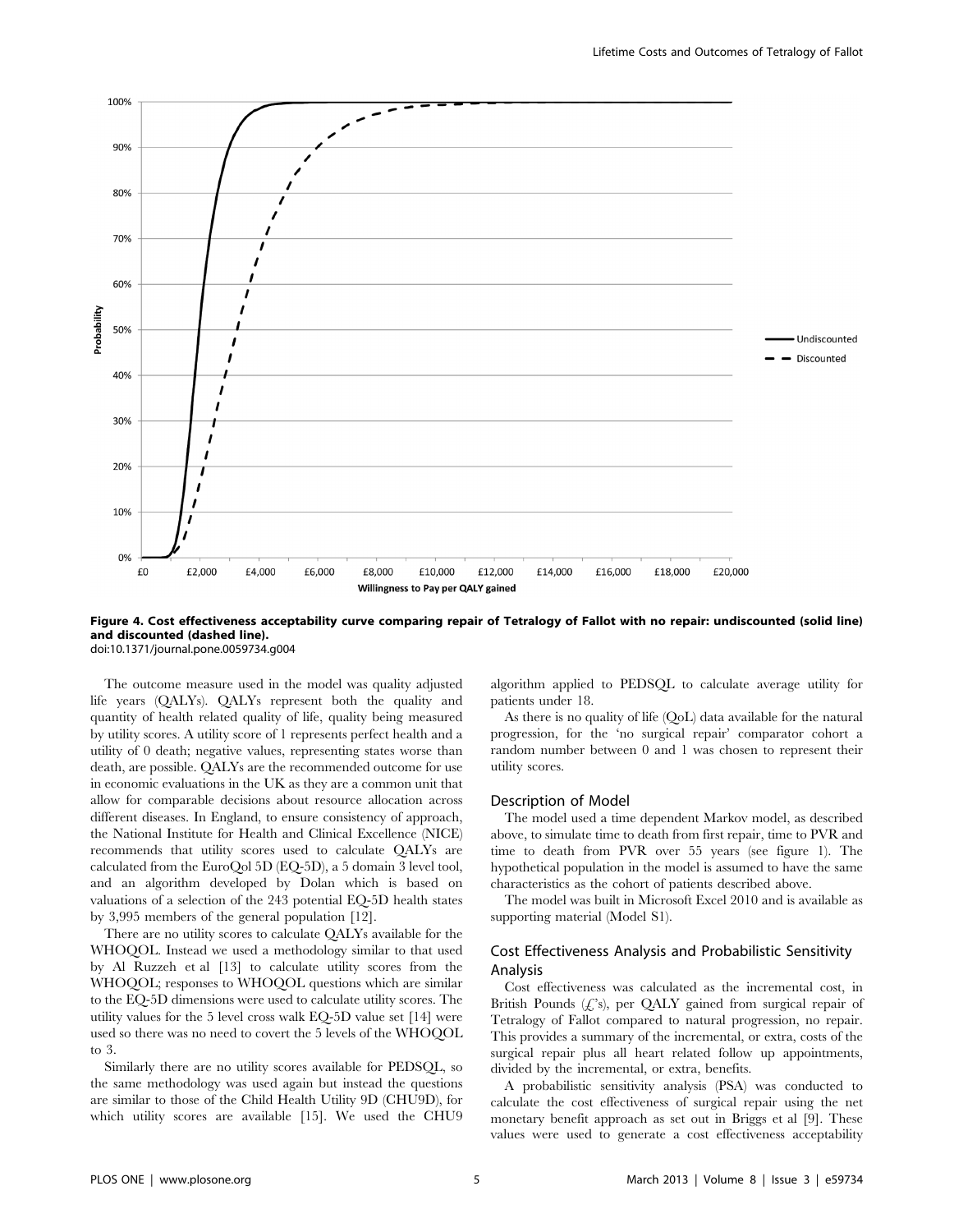

Figure 5. Breakdown of health care costs for Tetralogy of Fallot patients from birth to age 55: undiscounted. doi:10.1371/journal.pone.0059734.g005

curve to determine the probability that surgical repair of Tetralogy of Fallot is cost effective for a hypothetical willingness to pay for each additional QALY gained for values of between  $f(0)$  and  $\angle$  (20,000. Results are based on 10,000 simulations. We provided results for undiscounted and discounted models. The discount rate was randomly varied between 0% and 6% in line with NICE guidance [12].

## Results

#### Costs

A summary of the average resource use per patient is reported in Table 1. The average cost per patient of the admission including repair of Tetralogy of Fallot was £26,938 (SE = £4,140). In 2010 GOSH had a market forces factor of 1.18 [16]. After applying the market forces factor, the average UK cost for a repair was calculated as  $£22,829$ . The mean full life time cost per patient, with no discount rate, is £65,310 (95% CI £64,981–£65,729) and £,56,559 discounted (95% CI £,56,159–£,56,960).

## Mortality and Quality of Life

Figure 2 provides a summary of the proportion of patients in each health state over time for the two models. The utility score for patients under 18 with a repair was  $0.83$  (SE = 0.031) and 0.72  $(SE = 0.037)$  for adult patients. Patients with a repair had an average total of 35 QALYs with an average total of 3 QALYs for patients with no repair.

## Incremental Cost per QALY Gained

The mean cost per QALY gained over 10,000 simulations was  $£2027$  without discounting  $£3168$  discounted). All simulations fall into the north-east quadrant of the cost-effectiveness plane, in that all simulations result in more QALYs but also cost more (figure 3). Based on a willingness to pay of  $\text{\textsterling}20,000$  per QALY gained there is a 100% chance that open repair of Tetralogy of Fallot is cost effective compared to doing nothing (figure 4).

Figure 5 shows the proportions of overall costs attributable to the surgery, inpatient stays in intensive care and high dependency units, outpatient appointments and investigations.

#### Discussion

This model provides information on the first 55 years costs of the common congenital heart problem Tetralogy of Fallot and compares it to the additional gain in QALYs. The first 55 years cost of a Fallot patient to the NHS is approximately  $\angle 65,310$ . This cost is outweighed by the additional years of life gained in reasonably full health. Ungerleider et al [17] published estimates of hospital costs of repairing Tetralogy of Fallot, including an evaluation of the alternatives of primary repair versus repair after preliminary palliative procedures. However we believe this is the first time a full cost effectiveness evaluation has been attempted in the field of childhood heart disease.

#### Limitations

Surgery for Tetralogy of Fallot only emerged in the 1960's, hence the postoperative ''natural history'' beyond age 55 is unknown; Fallot patients' underlying biology makes it conceivable